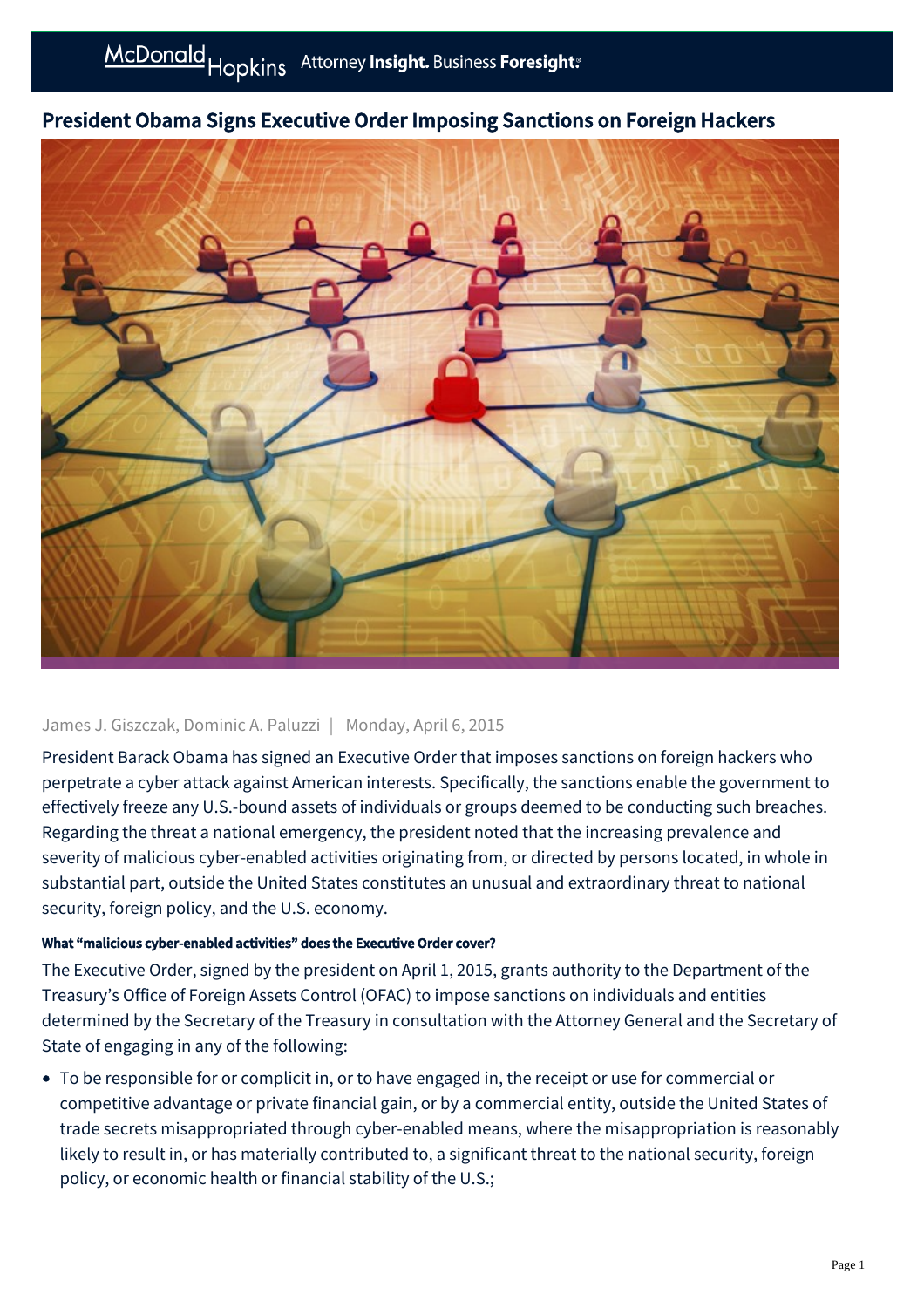- To have materially assisted, sponsored, or provided financial, material, or technological support for, or goods or services in support of, any activity described immediately above;
- To be owned or controlled by, or to have acted or purported to act for or on behalf of, directly or indirectly, any person whose property and interests in property are blocked under this order; or
- Attempted to engage in any of the bulleted conduct.

For purposes of the Executive Order, "malicious cyber-enabled activities" include deliberate activities accomplished through unauthorized access to a computer system, including:

- by remote access;
- circumventing one or more protection measures, including bypassing a firewall; or
- compromising the security of hardware or software in the supply chain.

### What are the sanctions?

While there was little elaboration in the Executive Order, it appears that the authorities in the U.S. can, in the interests of "national security," immediately seize and hold an individual's cryptocurrency wealth without giving prior notice. The declaration states:

I find that because of the ability to transfer funds or other assets instantaneously, prior notice to " such persons of measures to be taken pursuant to this order would render those measures ineffectual. I therefore determine that for these measures to be effective in addressing the national emergency declared in this order, there need be no prior notice of a listing or determination made pursuant to section 1 of this order.  $"$ 

The Executive Order, which is only six pages long, does not contain much information as to how this confiscation process will be implemented. In fact, the circumstances that will require authorities to enact the powers delineated in the order are themselves left vague. All that is said about it is that "the making of donations of the type of articles specified in section... of this order would seriously impair my ability to deal with the national emergency declared in this order."

### How will the U.S. authorities work together to enforce the Executive Order?

OFAC will work in coordination with other government agencies to identify individuals and entities whose conduct meets the criteria set forth in the Executive Order and designate them for sanctions. Persons designated under this authority will be added to OFAC's list of Specially Designated Nationals and Blocked Persons (SDN List). Currently, there is immediate obligations for companies, but once Treasury has made designations, persons (and persons otherwise subject to OFAC jurisdiction) must ensure they do not engage in trade or other transactions with persons named on OFAC's SDN List or any entity owned by such persons.

#### Is there any more specific information that provides additional guidance?

The OFAC issued a series of Frequently Asked Questions that provide more specific guidance on what the Executive Order means for individuals and businesses, which are summarized as follows:

### Question 1: How will Treasury decide whom to sanction?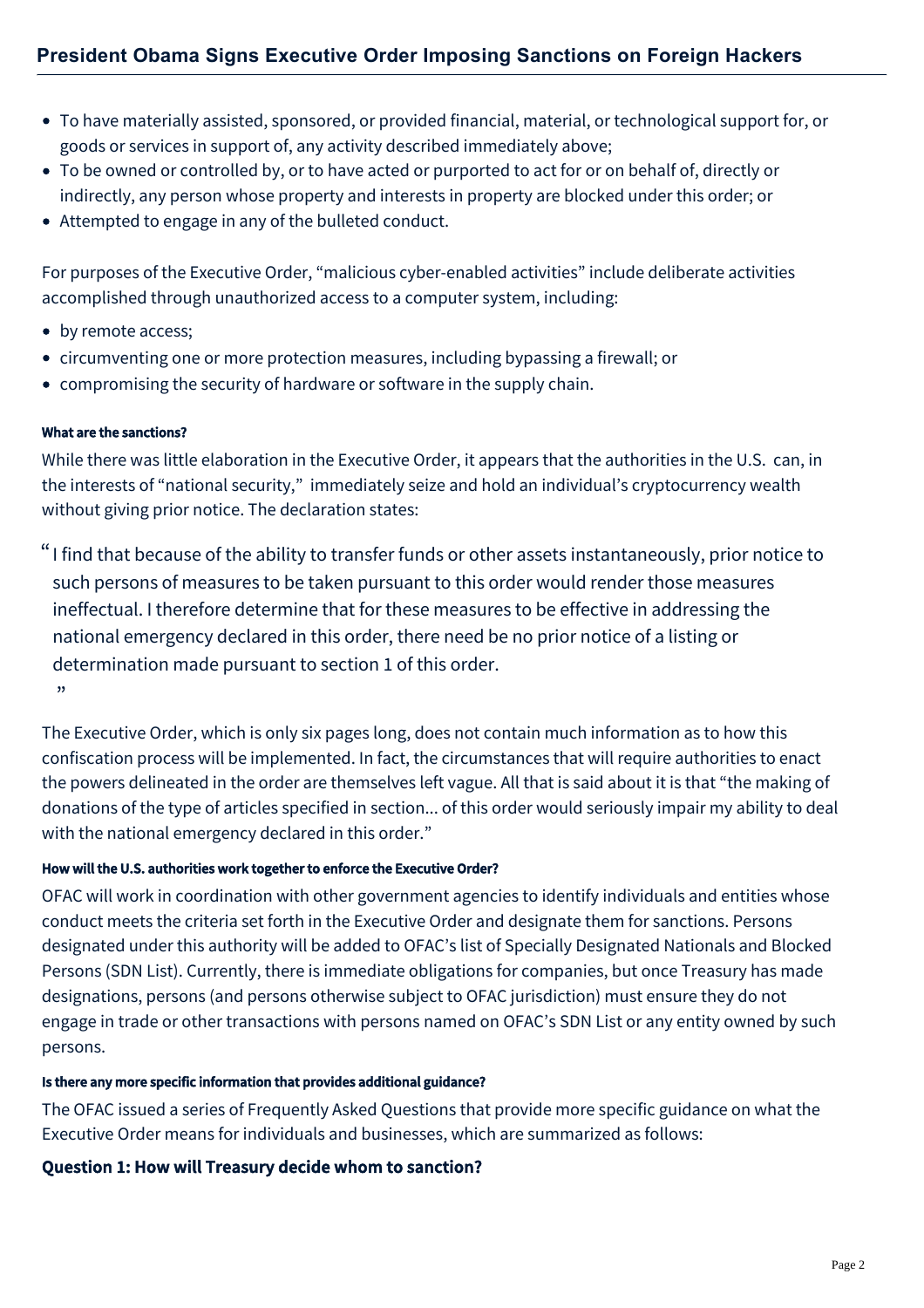Answer: Essentially, the Order is to address situations where certain significant malicious cyber actors may be beyond the reach of other authorities available to the U.S. government.

## Question 2: What are the immediate compliance obligations?

Answer: There are no specific steps that U.S. persons need to take right now to comply with this Executive Order because it was issued without an initial set of designations.

## Question 3: What will be the compliance obligations once Treasury designates individuals or entities pursuant to the Executive Order?

Answer: Once Treasury has made designations, U.S. persons (and persons otherwise subject to OFAC jurisdiction) must ensure they are not engaging in trade or other transactions with persons named on OFAC's SDN's List pursuant to the Executive Order or any entity owned by such persons.

Generally, U.S. persons, including entities that engage in online commerce, are responsible for ensuring they do not engage in unauthorized transactions or dealings with persons named on any of OFAC's sanctions lists or operation in jurisdictions targeted by comprehensive sanctions programs.

This list is available and is located at: <https://sdnsearch.ofac.treas.gov/>

## Question 4: What will significant malicious "cyber-enabled" activities mean under the Executive Order?

Answer: It is anticipated that regulations will be issued that will define "cyber-enabled" activities to include any act that is primarily accomplished through or facilitated by computers or other electronic devices. For purposes of the Executive Order, malicious cyber-enabled activities include deliberate activities accomplished through unauthorized access to a computer system, including by remote access; circumventing one or more protection measures, including by bypassing a firewall; or compromising the security of hardware or software in the supply chain.

The Executive Order is tailored to address cyber-enabled activities that are reasonably likely to result in, or have materially contributed to, a significant threat to the national security, foreign policy, or economic health or financial stability of the U.S. It is intended to counter the most significant cyber threats that we face, whether they target critical infrastructure, companies, citizens, or economic health or financial stability.

# Question 5: If I conduct cyber-related activities for legitimate educational, network defense, or research purposes only, am I vulnerable to the application of sanctions under the Executive Order?

Answer: The Executive Order is not intended to target persons engaged in legitimate activities to ensure and promote the security of information systems, such as penetration testing and other methodologies, or to prevent or interfere with legitimate cyber-enabled activities undertaken to further academic research or commercial innovation as part of computer security-oriented conventions, competitions, or similar "good faith" events.

# Question 6: If I administer a network for my employer and regularly deny access to certain services and systems, e.g., retail websites, social media platforms, in order to ensure the performance of the network for authorized business activities, could I or my employer be sanctioned for this?

Answer: The measures are designed to address the threat posed by individuals and entities engaged in significant malicious cyber-enabled activities that have the purpose or effect of causing specific